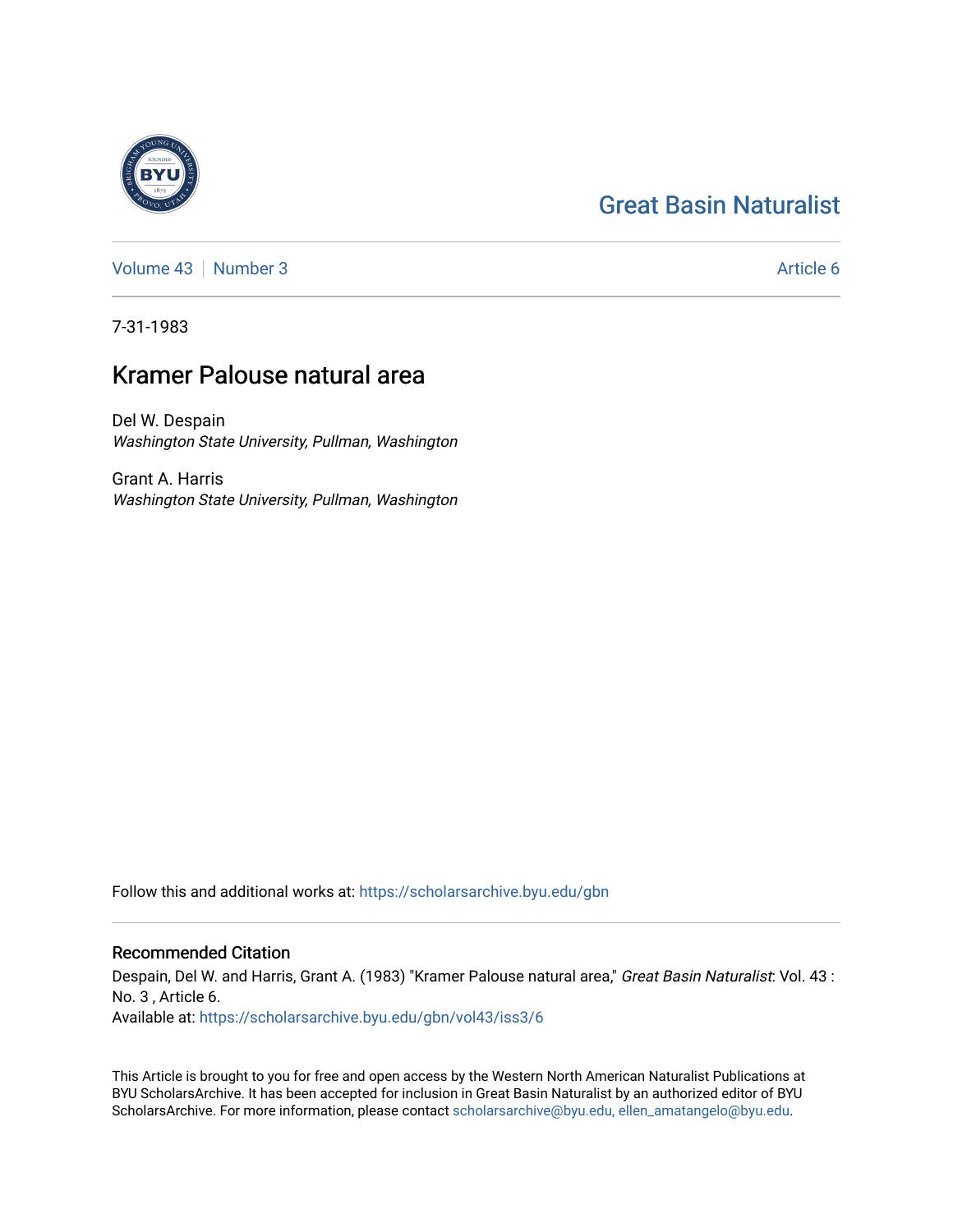### KRAMER PALOUSE NATURAL AREA

Del W. Despain<sup>1,2</sup> and Grant A. Harris<sup>1</sup>

Abstract.— The 27-acre Kramer Palouse Natural Area located in southeastern Washington State represents the best remaining example of what was once the most productive portion of the original Palouse Prairie. This area is being maintained in its pristine condition as a key to the past and as a memory to a unique and once extensive prairie land by the Department of Forestry and Range Management at Washington State University.

Many of the most productive rangelands of the past are now agricultural lands. The Palouse Prairie of the inland Pacific Northwest is no exception. Once part of a vast prairieland that extended throughout eastern Washington and Oregon, as well as adjacent Idaho, most of this region has since been turned under by the plow, to become some of the most productive unirrigated farmland in the world.

The Palouse Prairie occupies a region of relatively gentle topography, with the principal relief being low hills having the general appearance of dunes. These wind-deposited loesal materials originated in the arid lands and volcanoes to the west, and were deposited on a basalt rock foundation. Fertile xerolls of silty and clay loam texture have de veloped under the influence of a semiarid climate. Average armual precipitation is from about 400 to  $600 \text{ mm}$  (16-24 inches), coming mostly as rain or snow during fall, winter, and spring. Prefarming era vegetation was characteristic of a true grassland region, and was composed of dense stands of caespitose perennial grass species (Daubenmire 1970).

The climax vegetation, though palatable and nutritious, apparently developed without significant grazing use. Dominant species are easily injured by close cropping, and under poor grazing management are replaced by introduced annual grasses (chiefly Bromus tectorum). Archeologists estimate that the small bison poulation of the region became extinct about 2,000 years ago, and large her bivore grazing was practically nil from that time until horses from early Spanish missions of the southwest were introduced in about 1730 (Osborne 1953). The region is so re markably adapted to intensive wheat and pea cropping that today livestock grazing never has become an important land use, except in waste places.

With the development of a side-hill combine and other technologically advanced farm equipment, only the very steepest "eyebrows" and slopes of the loesal deposits of the Palouse have not been tilled. Many of these small islands of native prairie have been used for other purposes and have changed dramatically over the past. Most re maining uncultivated segments are so small as to have been changed to dense stands of brush or weeds through activities on adjacent land including tillage, herbicide applications, and fertilization.

Probably the best remaining example of the more productive portions of this region is the Kramer Palouse Natural Area. Ownership has been obtained by Washington State University in an effort to retain this unique spec imen in its natural condition as a reference point to the past for demonstration and research.

#### HISTORICAL BACKGROUND

The 27-acre Kramer Palouse Natural Area was once part of a producing wheat farm, but it was held out of production by virtue of steep topography and shape of the ownership boundaries of the farm. It reaches over the crest of a high ridge, too steep for even the intrepid Palouse area farmers to cultivate.

<sup>&#</sup>x27;Department of Forestry and Range Management, Washington State University, Pullman, Washington 99163.

<sup>&#</sup>x27;Present address: School of Renewable Natural Resources, University of Arizona, Tucson, Arizona 85721.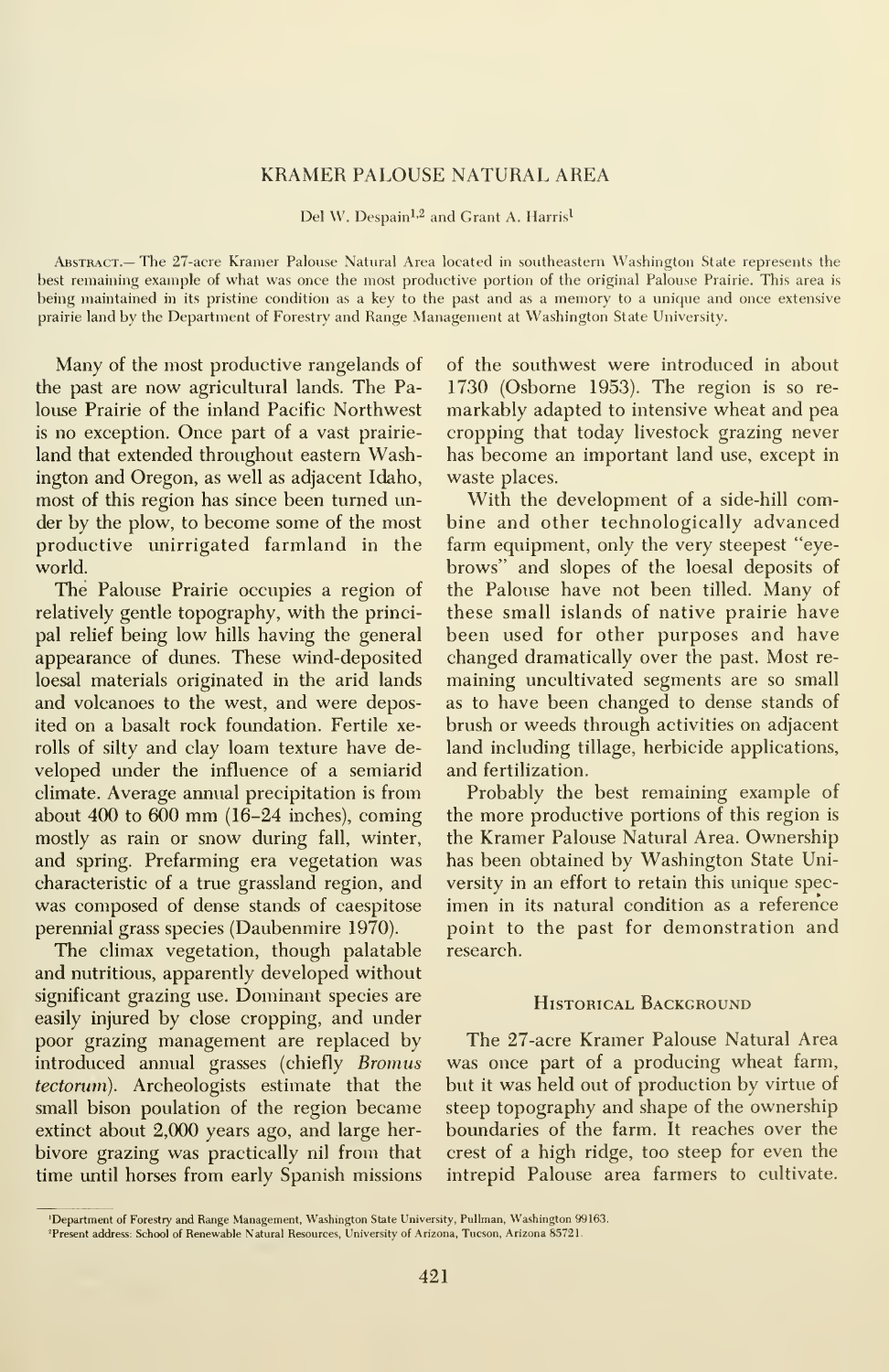The ownership boundaries included the steepest part of the ridge top, with neighbors on three sides, and no access to the back side without crossing their land. Consequently, the area was not plowed until 1961 when the owner decided to cultivate the lower north em extent of the parcel. However, after having made one pass with the plow, the farmer pressed in says he didn't have the heart to continue and left the tract untouched by further dis tubance. The path of that one pass, half circle in shape along the base of the ridge, can still be faintly seen today, but the vegetation is now similar to adjacent sites.

The area was occasionally used as a pasture for farm milk cows, but only a small part was noticeably changed where the cattle con gregated for resting. A road that once tra versed the area for movement of farm equipment and animals is the most evident scar of disturbance from the past, but even this has healed over with native vegetation similar to the undisturbed portions.

Dr. Rexford F. Daubenmire is reported to have found the area in about 1955 during his search for bench mark natural areas in support of his ecological studies. He established permanent study plots there at that time and continued to make observations as needed. He later showed the area to Dr. Grant A. Harris, who pursued the possibility of pur chasing the tract through John P. Nagle, then chairman of the Department of Forestry and Range Management at Washington State University. The parcel, previously owned by Caroline Kramer, was not immediately avail able for purchase. However, following pro bate settlements for the Kramer estate, the University was able to purchase the 27-acre tract. The deed was filed in the university's name on 28 March 1962. The Department of Forestry and Range Management, with specific assignment to Dr. Harris, was given the responsibility for administration and mainte nance of the Natural Area, and this assignment continues at present.

#### **Description**

The Kramer Palouse Natural Area, 27 acres in size, is located about 5 miles west of the farming community of Colton, Whitman County, in the southeastern portion of the

state of Washington (N %, SE V4, NE V4 of Section 25, Township 13 North, Range 44 East, WPM). Aspects are generally steep on the south and north, with elevations of 805 to 869 m. Precipitation at the site averages ap proximately <sup>550</sup> mm (22 inches) annually.

Zonal vegetation in this environment is exthe Festuca idahoensis/ Symphoricarpos albus association (Daubenmire 1970). A major part of the north slopes of the Natural Area supports this habitat type. Major species include the caespitose grasses, Idaho fescue {Festuca idahoensis), bluebunch wheatgrass  $(Ag_{\ell}$ and June grass ( $\overline{K}oelaria$  cristata), in association with shrubs dominated by snowberry {Symphoricarpos alhus) and wild rose {Rosa nutkana and Rosa woodsii). The type has a rich diversity of perennial forbs, creating a virtual sea of flowers across the Natural Area during much of the growing season. The snow-catching boundary fences along the north slope have sufficiently altered the microclimate in places to increase the normal coverage of the tall shrub phase  $(Sym$ phoricarpus), creating a border of dense shrubs including chokecherry (Prunus virginana) and occasionally bittercherry (Prunus emarginata). There are also small patches of the black hawthorn/cow parsnip {Crataegus douglassii/ Heracleum lanatum) habitat type at the base of the steep north slopes, typical of bottom lands that are more moist than lo cal zonal soils. The south face of the Natural Area supports a topographic climax cover of the bluebunch wheatgrass/ Sandberg's bluegrass {Agropyron spicatum /Foa sandhergii) habitat type typical of the more droughty vegetation zone to the west.

Detailed soil and vegetation studies by Aller et al. (1981) on the site have revealed a "perched water table" situation in the solid steep north exposures. On this site, as well as two other similar locations, they found an un described topoedaphic climax plant as sociation dominated by Carex geyeri, as well as a Festuca phase and Symphorocarpos phase of Daubenmire's Festuca idahoensis/ Symphorocarpos albus association that had not previously been reported.

Soils on the site have been classified into the Palouse and Calouse series, which are rel atively deep, well-drained soils that formed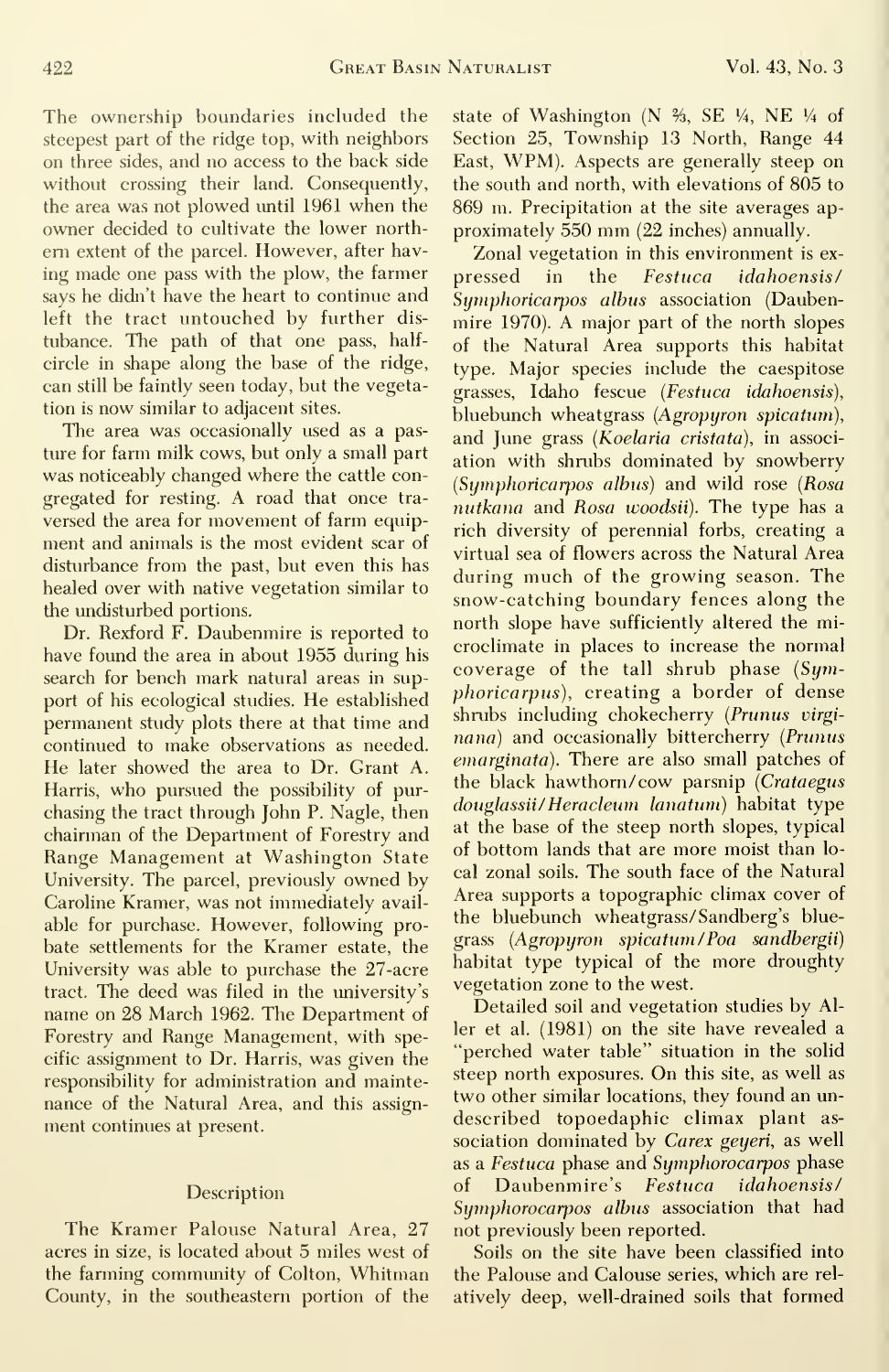in loess deposits containing varying amounts of volcanic ash (Donaldson 1980). Approximately 80 percent of the surface is classified as Palouse-Thatuna silt loam, 10 percent Palouse silt loam (SE comer), and 10 percent Calouse silt loam (SW corner). The Palouse-Thatuna series is a complex of approximately 50 percent Palouse and 50 percent Thatuna silt loam, mapped together because of their intermingled occurrence in the field. The Palouse silt loams are generally found on con vex slopes and Thatuna on concave slopes, examples of which are found on south and north exposures of the natural area, respectively. All the soils found there are deep, well-drained, and fertile, and, in cultivation, produce excellent crops of wheat, lentils, peas, barley, and alfalfa.

An abundance of wildlife inhabits the area, including coyotes, badgers, and occasionally whitetail deer.

Management philosophy encourages nondestructive scientific study of entire ecosys tems found in the Natural Area. Scientists from several university departments, including the Universities of Idaho and Washington, as well as from state and federal agencies, have established short-term biological studies there. In addition to vegetation, studies have investigated natural status of soils, rodents, insects, birds, and atmosphere, all in considerable detail. Interest in the Palouse Natural Area as a bridge to the past continues to increase as research interest in biological subjects increases, and the area will become ever more valuable as time passes.

Access to the Natural Area is somewhat hampered because it is isolated from the lo cal road system and is completely surrounded by cultivated land. The lack of easy access, however, simplifies maintenance of the un disturbed characteristics of the area. Ar rangements have been made with the neighbor on the west to walk one-half mile along his fence line southward from Rim Road near its junction with the Colton—Wawawai Road. This provides the principle access for observation and study.

## Management Problems

Maintaining a natural area in its natural state, especially one as small as the Kramer Area, is not easy. Most of the problems stem from the "unnatural" interface of the area with adjacent cultivated farmland.

There is some indication that the dense cover of tall shrubs that has developed along some of the fence lines is migrating inward and increasing its extent over the area. The potential loss of the grass-forb- and lowshrub-dominated communities may become a concern in the future.

Because of good cover and protection pro vided by the shrubs along the fence line, and because of availability of adjacent cultivated crops as forage, the population of Columbian ground squirrels (Citellus columhianus) has increased dramatically around the perimeter of the track. In the past, these rodents have stripped adjacent field crops as far as 100 feet out from the boundary. Following complaints from neighboring farmers, attempts were made to control excessive populations of the squirrels, but most methods considered or tried proved to be either largely unsuccessful or involved equipment that was diffi cult to get to the inaccessible area or that would cause undue disturbance. Recently, however, a very successful control effort has been implemented using a product with the trade name "Ramik Green," made by Velsi col Chemical Corporation. This rodenticide was placed in bait stations located around the perimeter of the area during early spring. The immediate question that has been raised is whether or not this control of rodents changes the natural balance of the ecosystem. It is our opinion that rodent populations pri or to control were artificially high due to the adjacent crops as <sup>a</sup> forage source. No attempt has been made to completely destroy rodent populations, with control efforts directed only at critical locations around the perimeter of the Natural Area. The alternative, legal action taken by neighboring farmers due to obvious crop damage, would clearly endanger the status of the Natural Area.

Another problem of the intensive agricul ture interface is herbicide drift from adjacent fields, primarily 2-4-D. The most obvious impact is damage to shrubs along the boundaries. What changes in species composition herbicide drift causes is unknown at this time, but it does not appear to be a serious problem as far as maintaining natural conditions over most of the area.